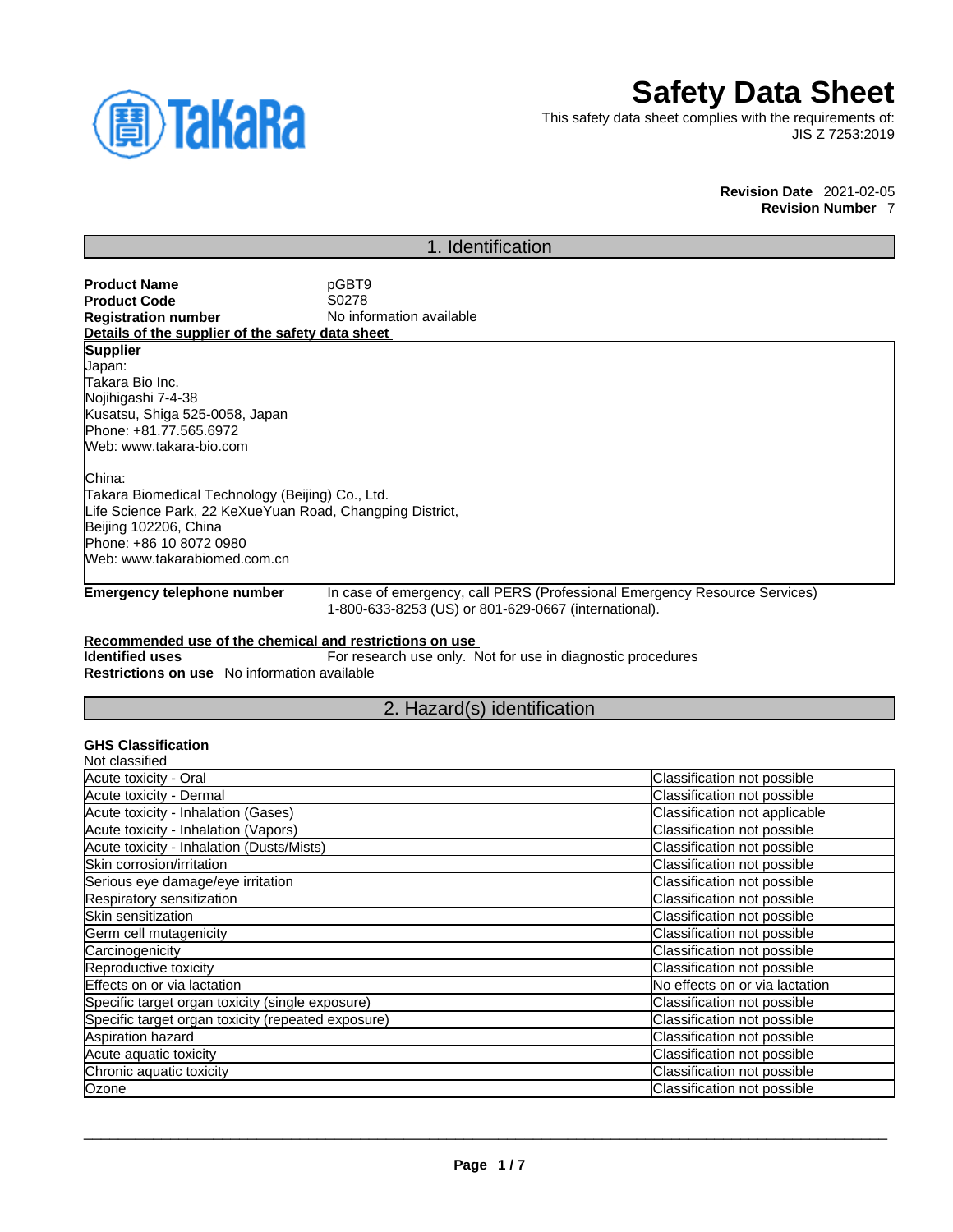#### **GHS label elements**

**Hazard Statements**  Not classified

**Prevention** • Not applicable

**Response** • Not applicable **Storage** • Not applicable **Disposal**

• Not applicable

**Other hazards**  No information available.

3. Composition/information on ingredients

### **Pure substance/mixture** Mixture

**Pollutant Release and Transfer Registry (PRTR)** Not applicable

#### **Industrial Safety and Health Law**  ISHL Notifiable Substances

Not applicable

Harmful Substances Whose Names Are to be Indicated on the Label Not applicable

### **Poisonous and Deleterious Substances Control Law**

Not applicable

### 4. First-aid measures

| In case of inhalation                                 | Remove to fresh air.                                                                                                    |
|-------------------------------------------------------|-------------------------------------------------------------------------------------------------------------------------|
| In case of skin contact                               | Wash skin with soap and water.                                                                                          |
| In case of eye contact                                | Rinse thoroughly with plenty of water for at least 15 minutes, lifting lower and upper eyelids.<br>Consult a physician. |
| In case of ingestion                                  | Clean mouth with water and drink afterwards plenty of water.                                                            |
| Most important symptoms/effects,<br>acute and delayed | No information available.                                                                                               |
| Note to physicians                                    | Treat symptomatically.                                                                                                  |

5. Fire-fighting measures

**Suitable Extinguishing Media** Use extinguishing measures that are appropriate to local circumstances and the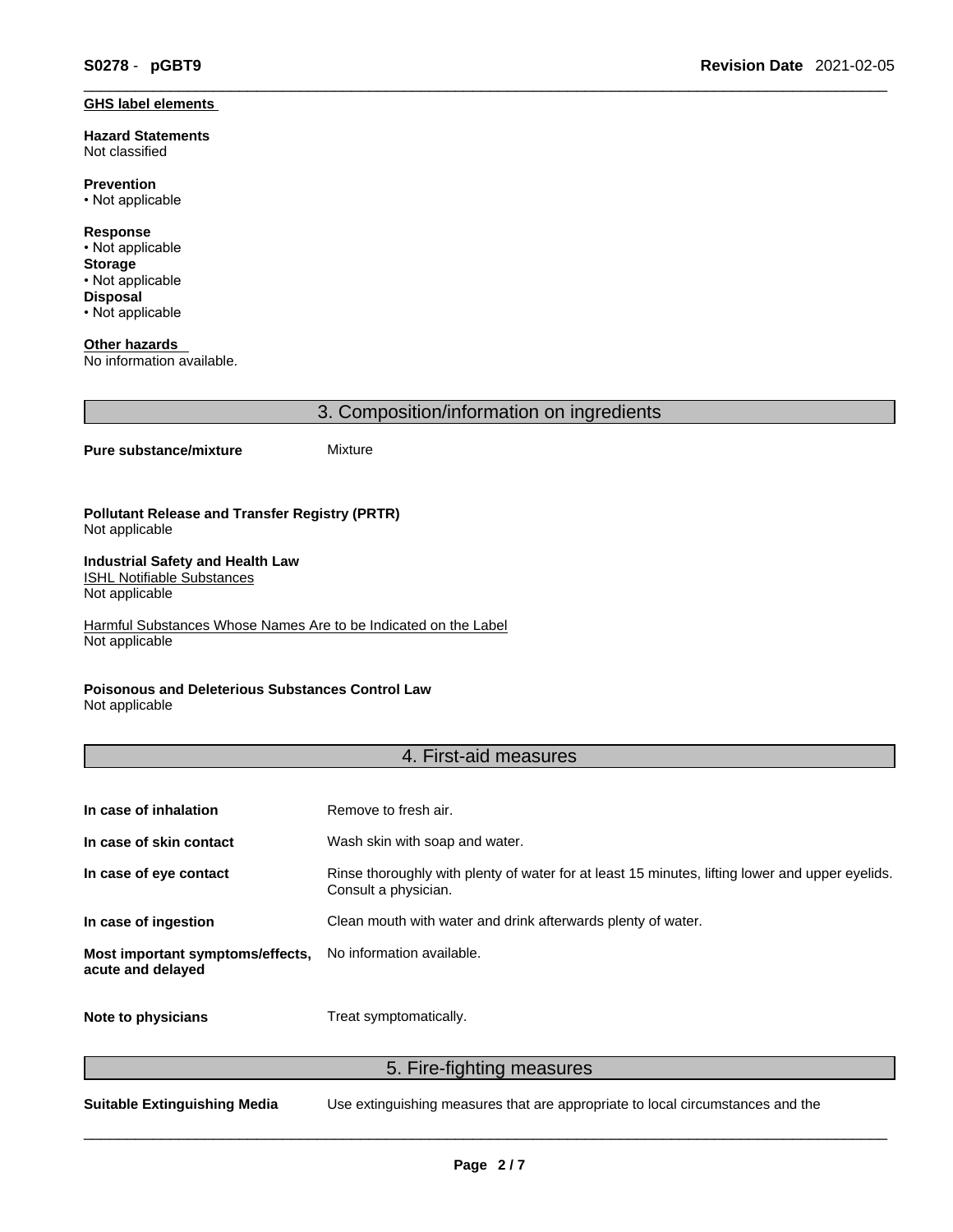|                                                                   | surrounding environment.                                                                                                              |
|-------------------------------------------------------------------|---------------------------------------------------------------------------------------------------------------------------------------|
| Unsuitable extinguishing media                                    | Do not scatter spilled material with high pressure water streams.                                                                     |
| Specific hazards arising from the<br>chemical                     | No information available.                                                                                                             |
| <b>Special Extinguishing Media</b><br>Large Fire                  | Cool drums with water spray.<br>CAUTION: Use of water spray when fighting fire may be inefficient.                                    |
| Special protective equipment and<br>precautions for fire-fighters | Firefighters should wear self-contained breathing apparatus and full firefighting turnout<br>gear. Use personal protection equipment. |

# 6. Accidental release measures

| Personal precautions, protective<br>equipment and emergency<br>procedures | Ensure adequate ventilation.                                                         |
|---------------------------------------------------------------------------|--------------------------------------------------------------------------------------|
| For emergency responders                                                  | Use personal protection recommended in Section 8.                                    |
| <b>Environmental precautions</b>                                          | See Section 12 for additional Ecological Information.                                |
| <b>Methods for containment</b>                                            | Prevent further leakage or spillage if safe to do so.                                |
| Methods for cleaning up                                                   | Pick up and transfer to properly labeled containers.                                 |
| <b>Prevention of secondary hazards</b>                                    | Clean contaminated objects and areas thoroughly observing environmental regulations. |

# 7. Handling and storage

| <u>Handling</u>           |                                                                          |
|---------------------------|--------------------------------------------------------------------------|
| Advice on safe handling   | Handle in accordance with good industrial hygiene and safety practice.   |
| <b>Storage</b>            |                                                                          |
| <b>Storage Conditions</b> | Keep containers tightly closed in a dry, cool and well-ventilated place. |

# 8. Exposure controls/personal protection

| <b>Engineering controls</b>                                                    | <b>Showers</b><br>Eyewash stations                                                                                                                                                     |
|--------------------------------------------------------------------------------|----------------------------------------------------------------------------------------------------------------------------------------------------------------------------------------|
| <b>Exposure guidelines</b>                                                     | Ventilation systems.<br>This product, as supplied, does not contain any hazardous materials with occupational<br>exposure limits established by the region specific regulatory bodies. |
| <b>Biological occupational exposure</b><br><b>limits</b>                       | This product, as supplied, does not contain any hazardous materials with biological limits<br>established by the region specific regulatory bodies                                     |
| <b>Environmental exposure controls</b><br><b>Personal Protective Equipment</b> | No information available.                                                                                                                                                              |
| <b>Respiratory protection</b>                                                  | No protective equipment is needed under normal use conditions. If exposure limits are<br>exceeded or irritation is experienced, ventilation and evacuation may be required.            |
| <b>Eye/face protection</b>                                                     | No special protective equipment required.                                                                                                                                              |
| Skin and body protection                                                       | No special protective equipment required.                                                                                                                                              |
|                                                                                |                                                                                                                                                                                        |

## 9. Physical and chemical properties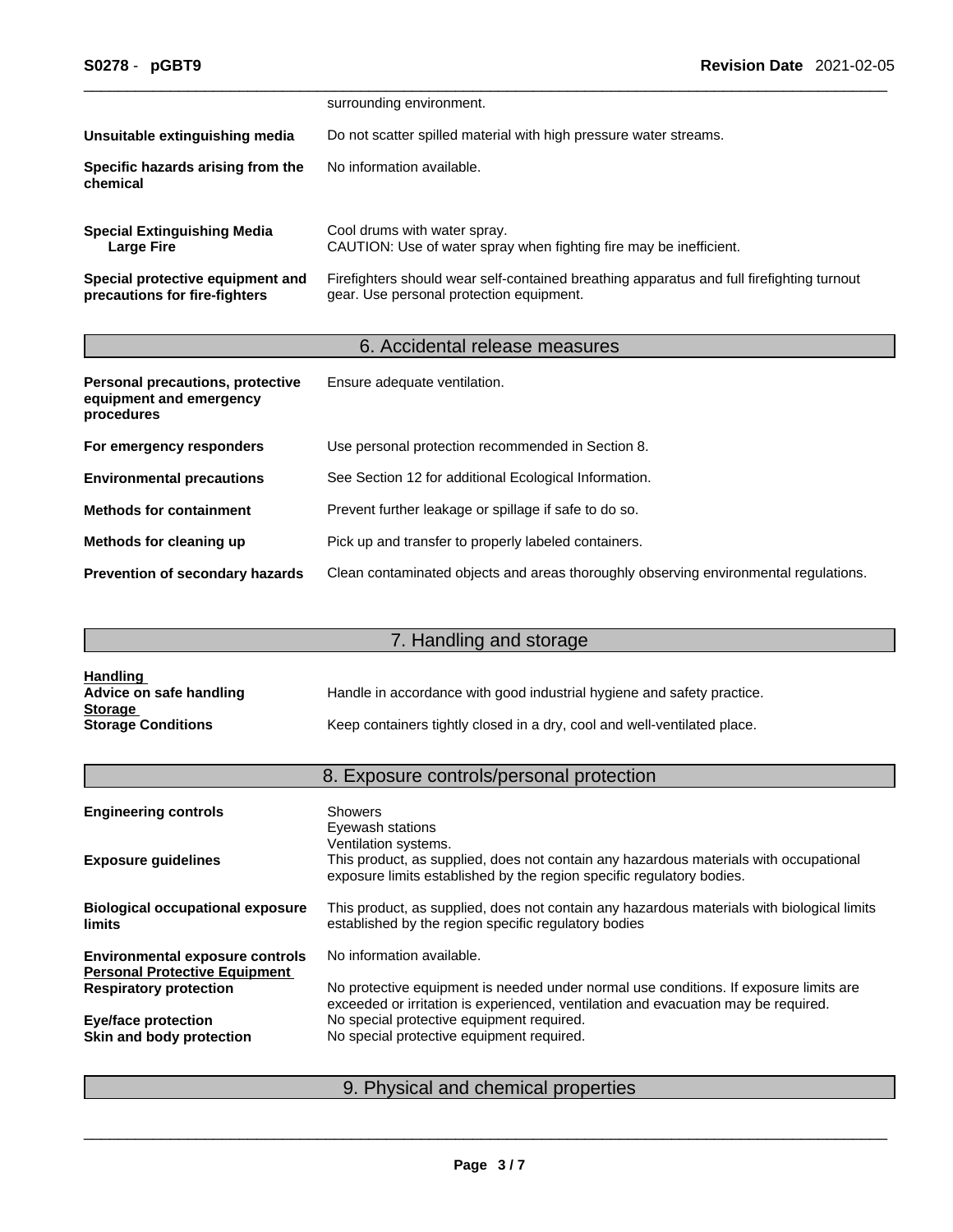### **Information on basic physical and chemical properties**

| Appearance<br><b>Physical state</b><br>Color<br>Odor                                                                                                                                                   | Clear, colorless<br>Liquid<br>No information available<br>Odorless |                                                                                                      |
|--------------------------------------------------------------------------------------------------------------------------------------------------------------------------------------------------------|--------------------------------------------------------------------|------------------------------------------------------------------------------------------------------|
| <b>Odor Threshold</b>                                                                                                                                                                                  | No information available                                           |                                                                                                      |
| <b>Property</b><br>Melting point / freezing point<br>Boiling point/boiling range (°C)<br>Flammability (solid, gas)<br>Upper/lower flammability or explosive limits<br><b>Upper flammability limit:</b> | <b>Values</b>                                                      | Remarks • Method<br>No information available<br>No information available<br>No information available |
| Lower flammability limit:<br><b>Flash point</b>                                                                                                                                                        |                                                                    | ASTM D 56                                                                                            |
| <b>Evaporation Rate</b>                                                                                                                                                                                |                                                                    | No information available                                                                             |
| <b>Autoignition temperature</b>                                                                                                                                                                        |                                                                    | No information available                                                                             |
| <b>Decomposition temperature</b>                                                                                                                                                                       |                                                                    | No information available                                                                             |
| рH                                                                                                                                                                                                     |                                                                    | No information available                                                                             |
| <b>Viscosity</b>                                                                                                                                                                                       |                                                                    |                                                                                                      |
| <b>Kinematic viscosity</b>                                                                                                                                                                             |                                                                    | No information available                                                                             |
| <b>Dynamic Viscosity</b>                                                                                                                                                                               |                                                                    | No information available                                                                             |
| <b>Water solubility</b>                                                                                                                                                                                |                                                                    | No information available                                                                             |
| Solubility in other solvents                                                                                                                                                                           |                                                                    | No information available                                                                             |
| <b>Partition Coefficient</b>                                                                                                                                                                           |                                                                    | No information available                                                                             |
| (n-octanol/water)                                                                                                                                                                                      |                                                                    |                                                                                                      |
| Vapor pressure                                                                                                                                                                                         |                                                                    | No information available                                                                             |
| Vapor density                                                                                                                                                                                          |                                                                    | No information available                                                                             |
| <b>Relative density</b>                                                                                                                                                                                |                                                                    | No information available                                                                             |
| <b>Particle characteristics</b>                                                                                                                                                                        |                                                                    |                                                                                                      |
| <b>Particle Size</b>                                                                                                                                                                                   |                                                                    | Not applicable                                                                                       |
| <b>Particle Size Distribution</b>                                                                                                                                                                      |                                                                    | Not applicable                                                                                       |
| <b>Other information</b>                                                                                                                                                                               |                                                                    |                                                                                                      |

**Explosive properties** No information available **Oxidizing properties** No information available

### 10. Stability and reactivity

**Reactivity Reactivity Reactivity No information available.**<br> **Chemical stability No information Stable under normal conditions** Stable under normal conditions.<br>None under normal processing. **Possibility of hazardous reactions Incompatible materials** None known based on information supplied. **Hazardous Decomposition Products** None known based on information supplied. **Explosion Data Sensitivity to static discharge** None.

**Sensitivity to mechanical impact** None.

### 11. Toxicological information

### **Acute toxicity**

#### **Numerical measures of toxicity - Product Information**

0.836 % of the mixture consists of ingredient(s) of unknown acute oral toxicity 0.836 % of the mixture consists of ingredient(s) of unknown acute dermal toxicity 0.836 % of the mixture consists of ingredient(s) of unknown acute inhalation toxicity (gas) 0.836 % of the mixture consists of ingredient(s) of unknown acute inhalation toxicity (vapor) 0.836 % of the mixture consists of ingredient(s) of unknown acute inhalation toxicity (dust/mist)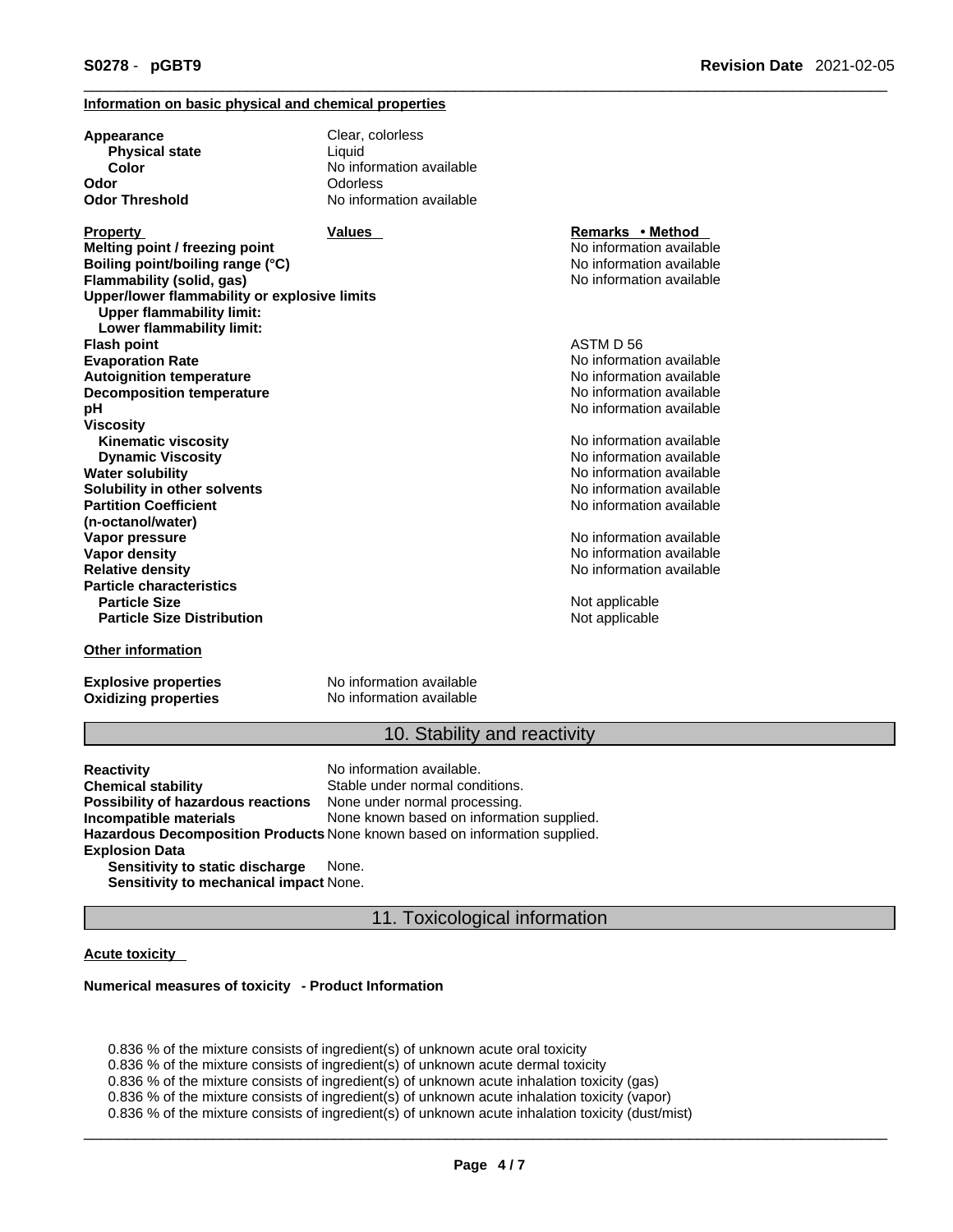| <b>Symptoms</b>                   | No information available.                                                                      |
|-----------------------------------|------------------------------------------------------------------------------------------------|
| <b>Product Information</b>        |                                                                                                |
| Ingestion                         | Specific test data for the substance or mixture is not available.                              |
| <b>Inhalation</b>                 | Specific test data for the substance or mixture is not available.                              |
| <b>Skin contact</b>               | Specific test data for the substance or mixture is not available.                              |
| Eye contact                       | Specific test data for the substance or mixture is not available.                              |
| <b>Skin corrosion/irritation</b>  | Based on available data, the classification criteria are not met. Classification not possible. |
| Serious eye damage/eye irritation | Based on available data, the classification criteria are not met. Classification not possible. |
| Respiratory or skin sensitization | Classification not possible.                                                                   |
| <b>Germ cell mutagenicity</b>     | Based on available data, the classification criteria are not met. Classification not possible. |
| Carcinogenicity                   | Based on available data, the classification criteria are not met. Classification not possible. |
| <b>Reproductive toxicity</b>      | Based on available data, the classification criteria are not met. Classification not possible. |
| <b>STOT - single exposure</b>     | Based on available data, the classification criteria are not met. Classification not possible. |
| <b>STOT - repeated exposure</b>   | Based on available data, the classification criteria are not met. Classification not possible. |
| <b>Aspiration hazard</b>          | Based on available data, the classification criteria are not met. Classification not possible. |

| 12. Ecological information                            |                                                                                                                             |  |
|-------------------------------------------------------|-----------------------------------------------------------------------------------------------------------------------------|--|
| <b>Ecotoxicity</b>                                    | Classification not possible.                                                                                                |  |
| Percentage for unknown<br>hazards                     | 0.836 % of the mixture consists of component(s) of unknown hazards to the aquatic<br>environment.                           |  |
| Persistence and degradability                         | No information available.                                                                                                   |  |
| <b>Bioaccumulation</b>                                | No information available.                                                                                                   |  |
| Hazardous to the ozone layer<br>Other adverse effects | Classification not possible. Based on available data, the classification criteria are not met.<br>No information available. |  |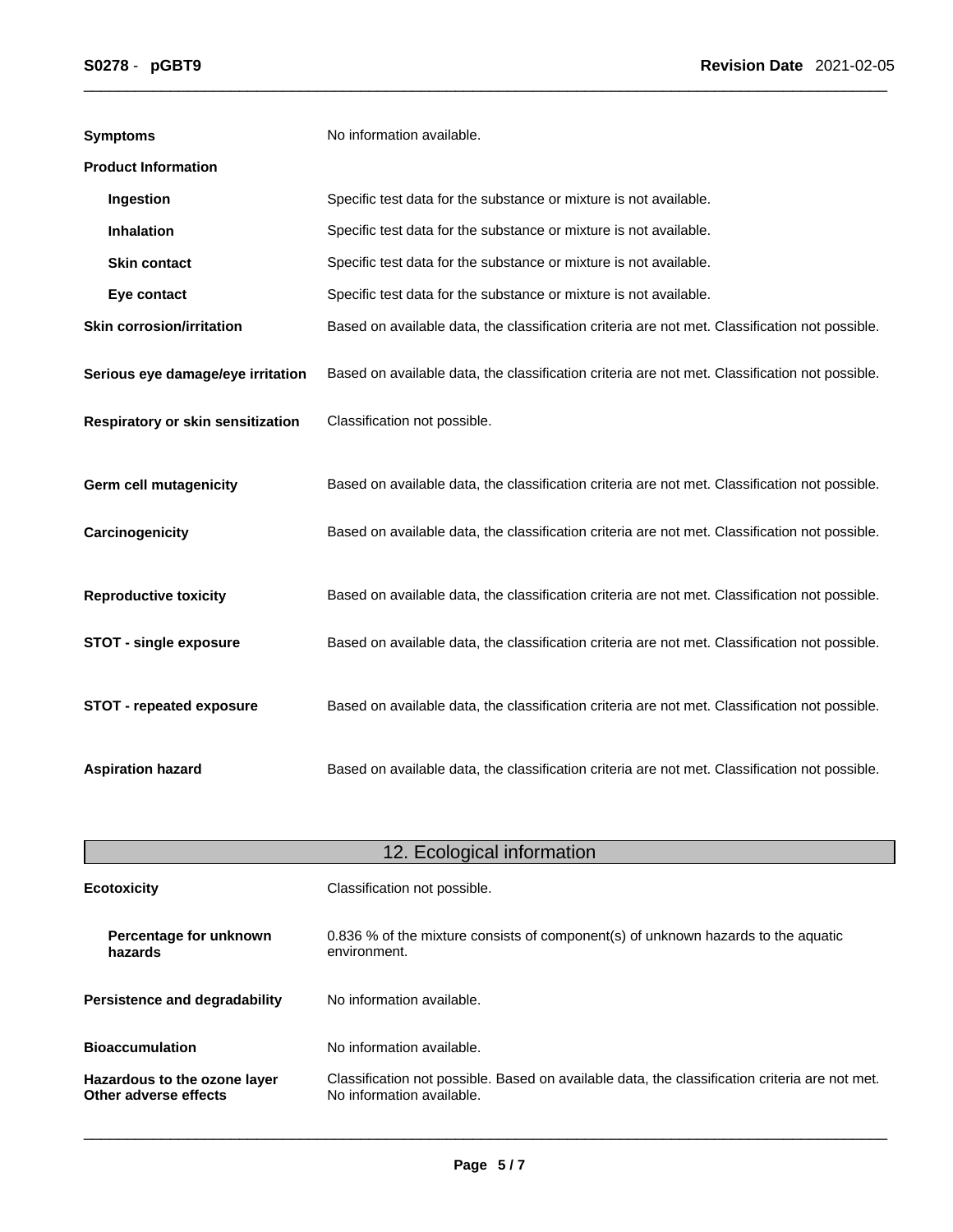|                                                                                                                                                                                                                                                                                                                                                                                                                                                                                               | 13. Disposal considerations                                                                                        |  |  |  |
|-----------------------------------------------------------------------------------------------------------------------------------------------------------------------------------------------------------------------------------------------------------------------------------------------------------------------------------------------------------------------------------------------------------------------------------------------------------------------------------------------|--------------------------------------------------------------------------------------------------------------------|--|--|--|
| Waste from residues/unused<br>products                                                                                                                                                                                                                                                                                                                                                                                                                                                        | Dispose of in accordance with local regulations. Dispose of waste in accordance with<br>environmental legislation. |  |  |  |
| Do not reuse empty containers.<br><b>Contaminated packaging</b>                                                                                                                                                                                                                                                                                                                                                                                                                               |                                                                                                                    |  |  |  |
|                                                                                                                                                                                                                                                                                                                                                                                                                                                                                               | 14. Transport information                                                                                          |  |  |  |
| <b>IMDG</b>                                                                                                                                                                                                                                                                                                                                                                                                                                                                                   | Not regulated                                                                                                      |  |  |  |
|                                                                                                                                                                                                                                                                                                                                                                                                                                                                                               | Not regulated                                                                                                      |  |  |  |
| <u>ADR</u>                                                                                                                                                                                                                                                                                                                                                                                                                                                                                    | Not regulated                                                                                                      |  |  |  |
| <b>IATA</b>                                                                                                                                                                                                                                                                                                                                                                                                                                                                                   | Not regulated                                                                                                      |  |  |  |
| <u>Japan</u>                                                                                                                                                                                                                                                                                                                                                                                                                                                                                  |                                                                                                                    |  |  |  |
|                                                                                                                                                                                                                                                                                                                                                                                                                                                                                               | 15. Regulatory information                                                                                         |  |  |  |
| <b>National regulations</b>                                                                                                                                                                                                                                                                                                                                                                                                                                                                   |                                                                                                                    |  |  |  |
| <b>Pollutant Release and Transfer Registry (PRTR)</b><br>Not applicable                                                                                                                                                                                                                                                                                                                                                                                                                       |                                                                                                                    |  |  |  |
| <b>Industrial Safety and Health Law</b><br>Not applicable<br><b>ISHL Notifiable Substances</b><br>Not applicable                                                                                                                                                                                                                                                                                                                                                                              |                                                                                                                    |  |  |  |
| Poisonous and Deleterious Substances Control Law<br>Not applicable                                                                                                                                                                                                                                                                                                                                                                                                                            |                                                                                                                    |  |  |  |
| <b>Fire Service Law:</b><br>Not applicable                                                                                                                                                                                                                                                                                                                                                                                                                                                    |                                                                                                                    |  |  |  |
| Not applicable                                                                                                                                                                                                                                                                                                                                                                                                                                                                                | Act on the Evaluation of Chemical Substances and Regulation of Their Manufacture, etc. (CSCL)                      |  |  |  |
| Act on Prevention of Marine Pollution and Maritime Disaster<br>Not applicable                                                                                                                                                                                                                                                                                                                                                                                                                 |                                                                                                                    |  |  |  |
| <b>International Regulations</b>                                                                                                                                                                                                                                                                                                                                                                                                                                                              |                                                                                                                    |  |  |  |
|                                                                                                                                                                                                                                                                                                                                                                                                                                                                                               | The Stockholm Convention on Persistent Organic Pollutants Not applicable                                           |  |  |  |
| The Rotterdam Convention Not applicable                                                                                                                                                                                                                                                                                                                                                                                                                                                       |                                                                                                                    |  |  |  |
| <b>International Inventories</b><br><b>IECSC</b>                                                                                                                                                                                                                                                                                                                                                                                                                                              |                                                                                                                    |  |  |  |
| Legend:<br>TSCA - United States Toxic Substances Control Act Section 8(b) Inventory<br><b>DSL/NDSL</b> - Canadian Domestic Substances List/Non-Domestic Substances List<br><b>ENCS</b> - Japan Existing and New Chemical Substances<br><b>IECSC</b> - China Inventory of Existing Chemical Substances<br>KECL - Korean Existing and Evaluated Chemical Substances<br>PICCS - Philippines Inventory of Chemicals and Chemical Substances<br>AICS - Australian Inventory of Chemical Substances | EINECS/ELINCS - European Inventory of Existing Chemical Substances/European List of Notified Chemical Substances   |  |  |  |